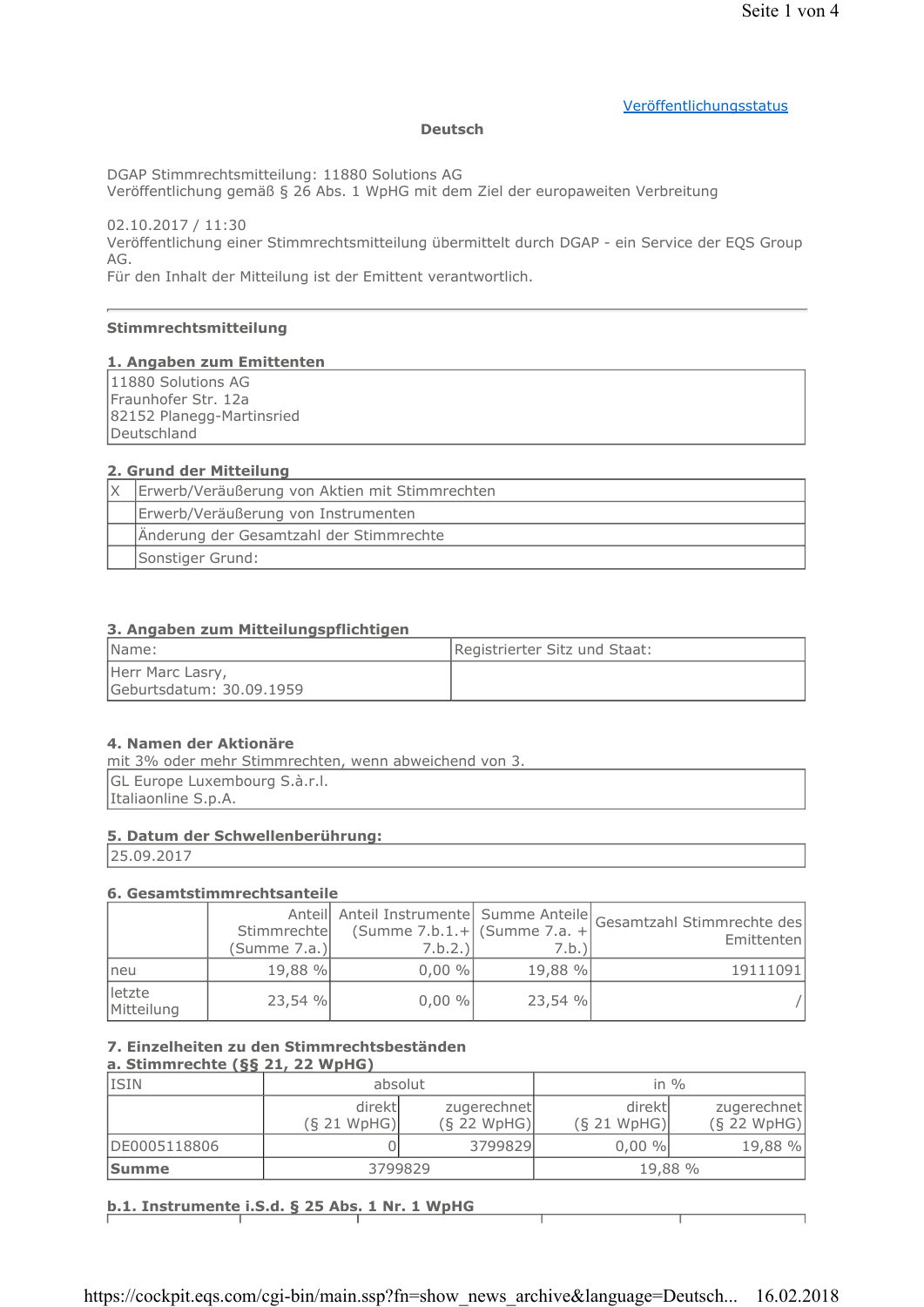|                    |              | <b>Summe</b>        |         | $\frac{0}{0}$              |
|--------------------|--------------|---------------------|---------|----------------------------|
|                    |              |                     |         | $\frac{0}{0}$              |
| <i>Instruments</i> | Verfall      | Laufzeit            | absolut | $\%$                       |
| Art des            | Fälligkeit / | Ausübungszeitraum / |         | Stimmrechte Stimmrechte in |

# b.2. Instrumente i.S.d. § 25 Abs. 1 Nr. 2 WpHG

| Art des<br><i>Instruments</i> | Fälligkeit /<br>Verfall | Ausübungs-<br>zeitraum /<br>Laufzeit | Barausgleich oder<br>physische<br>Abwicklung | absolutl | Stimmrechte Stimmrechte<br>in $\%$ |
|-------------------------------|-------------------------|--------------------------------------|----------------------------------------------|----------|------------------------------------|
|                               |                         |                                      |                                              |          | $\frac{0}{0}$                      |
|                               |                         |                                      | <b>Summe</b>                                 |          | $\frac{0}{0}$                      |

# 8. Informationen in Bezug auf den Mitteilungspflichtigen

Mitteilungspflichtiger (3.) wird weder beherrscht noch beherrscht Mitteilungspflichtiger andere Unternehmen mit melderelevanten Stimmrechten des Emittenten (1.).

Vollständige Kette der Tochterunternehmen beginnend mit der obersten beherrschenden  $\times$ Person oder dem oberstem beherrschenden Unternehmen:

| Unternehmen                             | Stimmrechte in %, wenn<br>3% oder höher | Instrumente in %, wenn<br>5% oder höher | Summe in %, wenn<br>5% oder höher |
|-----------------------------------------|-----------------------------------------|-----------------------------------------|-----------------------------------|
| Marc Lasry                              | $\frac{0}{0}$                           | $\frac{0}{0}$                           | $\frac{0}{0}$                     |
| <b>GL Europe Cayman</b><br>GenPar, LLC  | $\frac{0}{0}$                           | $\frac{0}{0}$                           | $\frac{0}{0}$                     |
| <b>GL Europe Cayman,</b><br>IL.P.       | $\frac{0}{0}$                           | $\frac{0}{0}$                           | $\frac{0}{0}$                     |
| GL Europe Holdings II<br>S.à.r.l.       | $\frac{0}{0}$                           | $\frac{0}{0}$                           | $\frac{0}{0}$                     |
| <b>GL</b> Europe<br>Luxembourg S.à.r.l. | 3,65%                                   | $\frac{0}{0}$                           | $\frac{0}{0}$                     |
| Italiaonline S.p.A.                     | 16,24 %                                 | $\frac{0}{0}$                           | 16,24 %                           |

# 9. Bei Vollmacht gemäß § 22 Abs. 3 WpHG

(nur möglich bei einer Zurechnung nach § 22 Abs. 1 Satz 1 Nr. 6 WpHG)

| Datum der Hauptversammlung:                        |                             |
|----------------------------------------------------|-----------------------------|
| Gesamtstimmrechtsanteil nach der Hauptversammlung: | % (entspricht Stimmrechten) |

#### 10. Sonstige Erläuterungen:

02.10.2017 Die DGAP Distributionsservices umfassen gesetzliche Meldepflichten, Corporate News/Finanznachrichten und Pressemitteilungen. Medienarchiv unter http://www.dgap.de

| Sprache:     | Deutsch                   |
|--------------|---------------------------|
| Unternehmen: | 11880 Solutions AG        |
|              | Fraunhofer Str. 12a       |
|              | 82152 Planegg-Martinsried |
|              | Deutschland               |
| Internet:    | www.11880.com             |

Ende der Mitteilung

**DGAP News-Service** 

614991 02.10.2017

**English**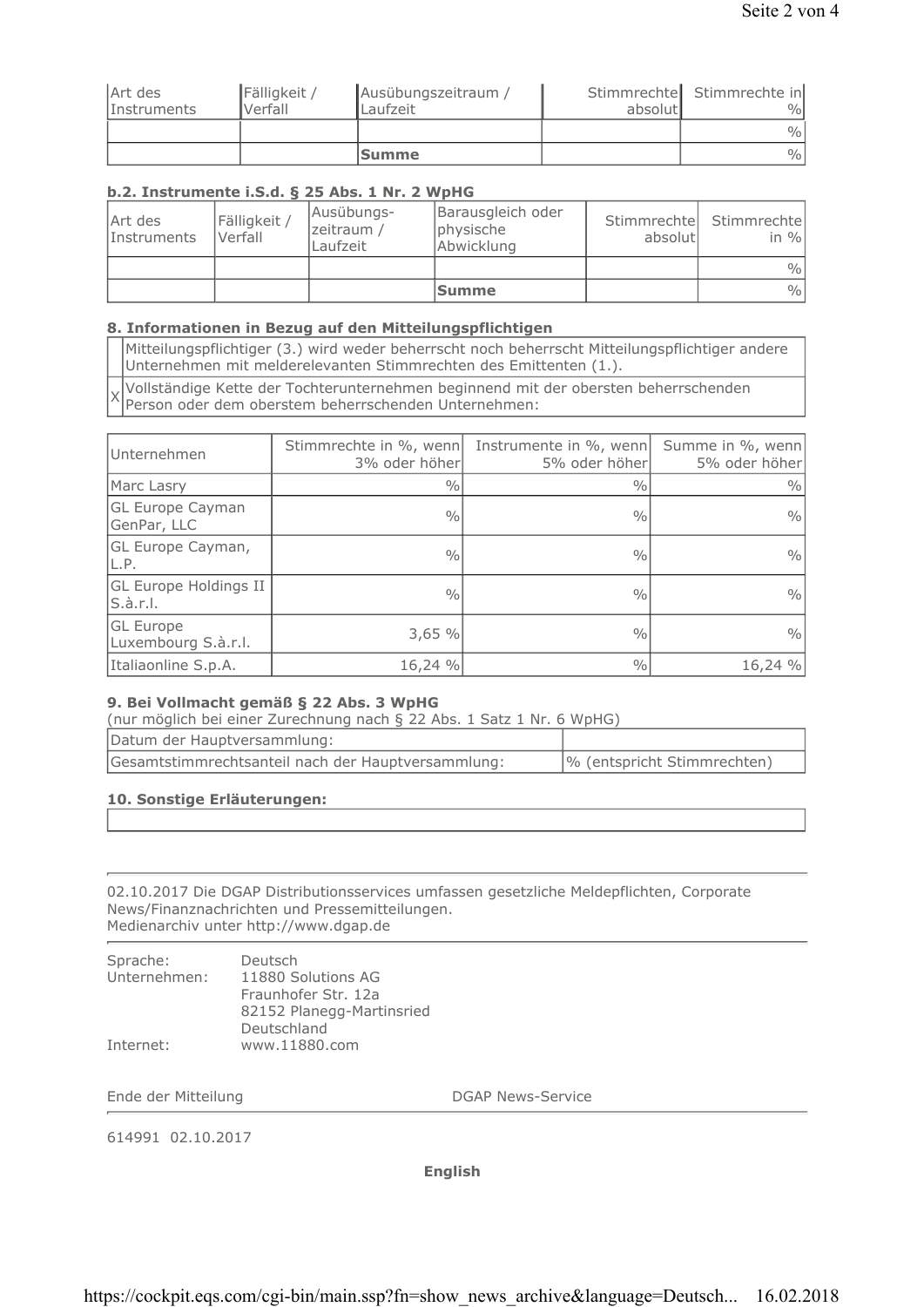DGAP Voting Rights Announcement: 11880 Solutions AG Release according to Article 26, Section 1 of the WpHG [the German Securities Trading Act] with the objective of Europe-wide distribution

02.10.2017 / 11:30 Dissemination of a Voting Rights Announcement transmitted by DGAP - a service of EQS Group AG. The issuer is solely responsible for the content of this announcement.

#### **Notification of Major Holdings**

# 1. Details of issuer

| 11880 Solutions AG        |  |
|---------------------------|--|
| Fraunhofer Str. 12a       |  |
| 82152 Planegg-Martinsried |  |
| Germany                   |  |

#### 2. Reason for notification

| Acquisition/disposal of shares with voting rights |  |
|---------------------------------------------------|--|
| Acquisition/disposal of instruments               |  |
| Change of breakdown of voting rights              |  |
| Other reason:                                     |  |

# 3. Details of person subiect to the notification obligation

| Name:                                        | City and country of registered office: |
|----------------------------------------------|----------------------------------------|
| Mr Marc Lasry,<br>Date of birth: 30 Sep 1959 |                                        |

#### 4. Names of shareholder(s)

holding directly 3% or more voting rights, if different from 3.

GL Europe Luxembourg S.à.r.l. Italiaonline S.p.A.

#### 5. Date on which threshold was crossed or reached:

25 Sep 2017

#### **6. Total positions**

|                          | % of voting rights<br>attached to shares<br>(total of 7.a.) | % of voting rights<br>through instruments<br>$(total of 7.b.1 + 7.b.2)$ | total of<br>$(7.a. +$<br>7.b. | both in % total number of voting<br>rights of issuer |
|--------------------------|-------------------------------------------------------------|-------------------------------------------------------------------------|-------------------------------|------------------------------------------------------|
| Resulting<br>situation   | 19.88 %                                                     | $0.00 \%$                                                               | 19.88 %                       | 19111091                                             |
| Previous<br>notification | 23.54 %                                                     | $0.00 \%$                                                               | 23.54 %                       |                                                      |

7. Notified details of the resulting situation

a. Voting rights attached to shares (Sec.s 21, 22 WpHG)

| <b>ISIN</b>  | absolute                  |                             | in $\%$                   |                            |
|--------------|---------------------------|-----------------------------|---------------------------|----------------------------|
|              | directl<br>(Sec. 21 WpHG) | indirectl<br>(Sec. 22 WpHG) | directl<br>(Sec. 21 WpHG) | indirect<br>(Sec. 22 WpHG) |
| DE0005118806 |                           | 3799829                     | $0.00 \%$                 | 19.88 %                    |
| <b>Total</b> | 3799829                   |                             | 19.88 %                   |                            |

#### b.1. Instruments according to Sec. 25 para. 1 No. 1 WpHG

| Type of     |       | Expiration or maturity Exercise or conversion |           | Voting rights Voting rights |
|-------------|-------|-----------------------------------------------|-----------|-----------------------------|
| linstrument | Idate | period                                        | absolutel | in $\%$                     |